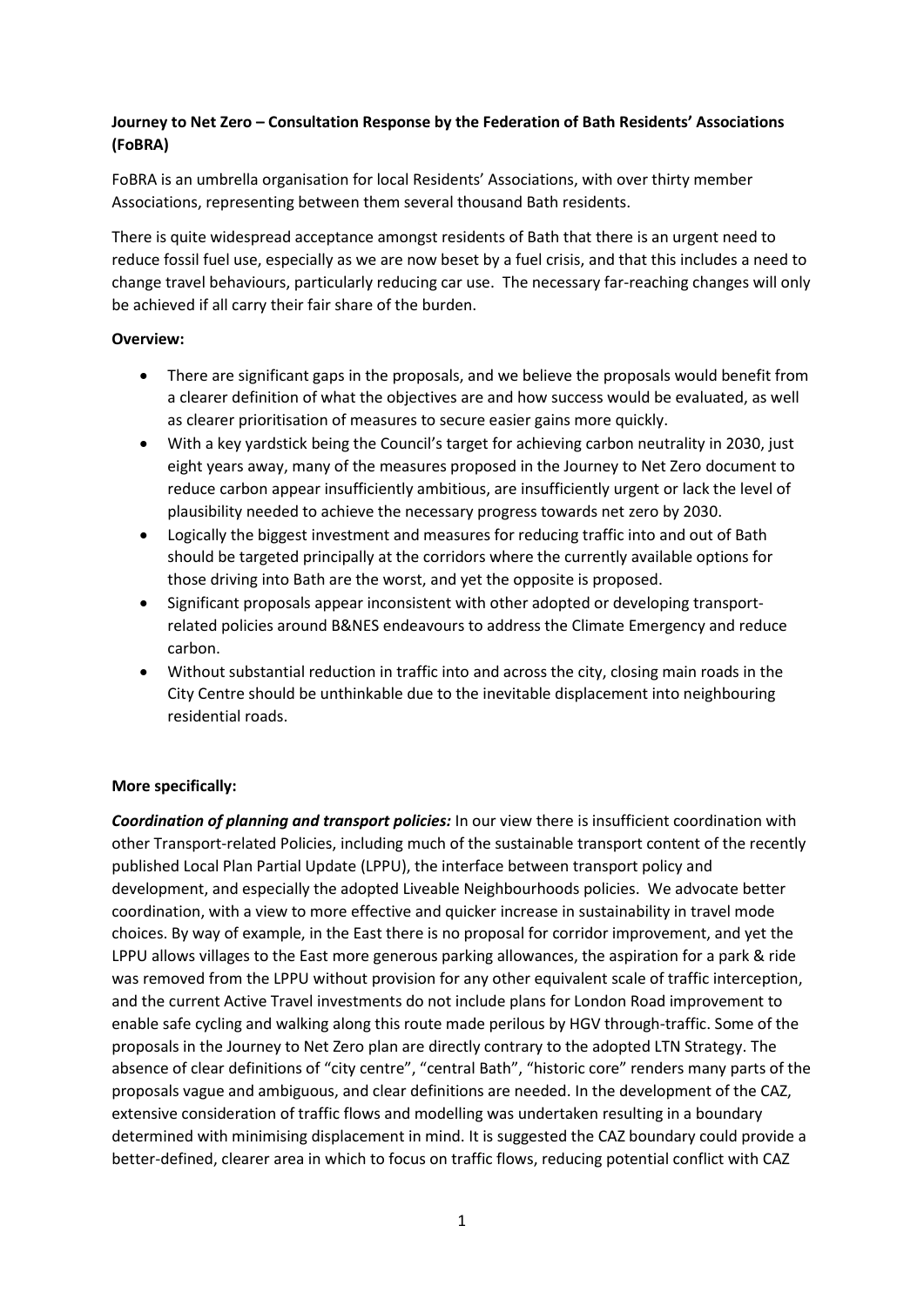objectives as well as benefitting from the sophisticated CAZ ANPR infrastructure to support, evaluate and monitor impact of changes.

*Carbon reduction as a condition not an incidental***:** Without a substantial reduction in overall traffic across Bath, the aspiration of City Centre Traffic Cells (Project 5 in Section 4) is unworkable and cannot reasonably be considered. The primary objective of the proposals should be to introduce robust and effective measures to reduce carbon. **The aspiration of further City Centre road closures should be considered only if and when robust carbon reduction targets are being met.** Without overall reduction in traffic across Bath, closure of further roads in the City Centre will result in displacement into neighbouring residential areas (contrary to the Liveable Neighbourhoods policies and LTN Strategy) and onto roads past schools (counter to the objectives of the CAZ which was carefully designed and modelled to ensure protection for residential areas and for schools on busy roads such as St Andrews and Widcombe). These adverse impacts for substantial numbers of Bath residents would be unacceptable, and would be avoidable only by greater and more urgent focus on genuinely effective carbon reduction measures. Our belief that such traffic will be displaced, and not "evaporate" is not hypothetical but is clearly foreseeable from the CAZ modelling that was done for the Queen Square traffic management scheme, which showed substantial displacement would result. Experience of adoption of the scheme confirmed this modelling prediction to be completely justified. Further closures of City Centre main roads, as apparently envisaged in the City Centre Traffic Cell project, should be conditional on substantial reduction of overall traffic to avoid such displacement. Whilst the obviously busiest routes across the City Centre include the city centre stretch of the A4 and Green Park Road, consideration also needs to be given to the significant traffic flows that use routes through the existing bus gates before 10am, carrying eg much school run traffic from the south/south-east of the City via Broad Street. If residential areas around the City Centre are to be protected by LTN measures these would clearly need to be implemented before any city centre main roads are closed, to avoid displacement into residential roads.

*Through-traffic:* Through-traffic (ie traffic journeys that neither start nor end within Bath) on the key routes East/West and, especially, North/South seem to have been overlooked in the plan for City Centre Traffic Cells. With no plan for any ring road or bypass, how would this traffic be re-routed without being displaced into residential areas around the City Centre? Again, if residential areas around the City Centre are to be protected by LTN measures these would clearly need to be implemented before any city centre main roads are closed.

*Heritage:* There is no good heritage argument that justifies closing main roads in the City Centre including Queen Square if this will result in displacement onto roads in neighbouring residential areas. The CAZ modelling done for the Queen Square traffic management scheme to support the switch from originally proposed Class D to Class C showed substantial displacement would result, and experience of adoption of the scheme confirmed this prediction to be justified, whilst roads to which traffic is displaced are in some cases of equal or even higher heritage status compared to Queen Square. Further closures of City Centre main roads, as apparently envisaged in the City Centre Traffic Cell project should be conditional on substantial reduction of overall traffic to avoid such displacement.

*Addressing principal traffic sources in Bath***:** The proposals contain no specific measures to address traffic to intensive traffic-generating sites within the city, notably the Universities, the RUH and Bath Rugby. It appears these sources of traffic starting and/or ending their journey in Bath are overlooked in the plan, but these sites are known to generate substantial proportions of cross-city traffic. For example: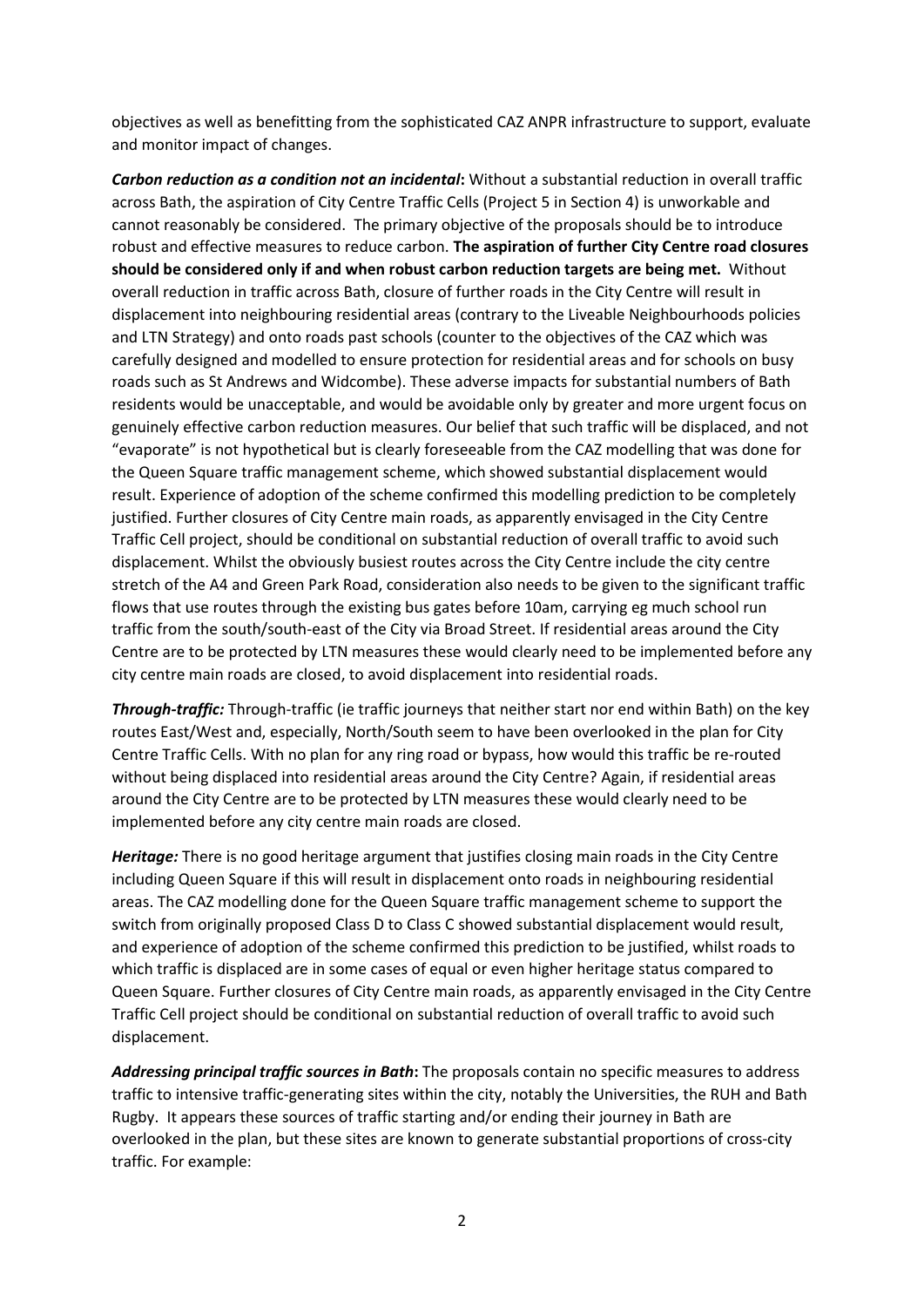- the RUH being responsible for large amounts of cross-city traffic originating in Wiltshire and travelling East/West or from rural areas South of Bath;
- Bath University generating large amounts of commuter traffic in the East of the city, notably high proportions of traffic at busy times on the congested route across the river at Cleveland Bridge.

With provisions for development at these sites already supported in the LPPU, it is a defect that there is neither any plan in the Journey to Net Zero plan to address their current intensive traffic generation, nor (in the LPPU) stricter limits on parking in any future development plans. We would welcome a Workplace Parking Levy in the sense of a levy on harm done, but there is a need for greater recognition amongst the owners/developers of these sites that the levels of land earmarked for parking in their development plans are unsustainable and incompatible with their responsibilities as key stakeholders in the city. Substantial reductions in car parking would have the extra advantage of freeing up more space for other better uses (for example campus student accommodation in the case of the Universities).

Substantial reductions in cross-city traffic generated by these centres are essential in order to relieve congestion and pollution, and there is a need for greater coherency between the current proposals, the LPPU and other developing policies to reduce traffic associated with these sites. With much of the traffic to these sites coming from outside B&NES, and without genuine and effective measures by the organisations managing these sites, the burden of carbon reduction targets falling on B&NES residents will be disproportionately high. A fairer distribution of the burden should be the aim.

**Park & Ride sites:** We would like to see proposed improvements to be adopted with greater urgency where feasible, e.g. direct buses to the RUH, University etc, in order to support users of those sites in switching to P&R. The need for longer hours, cheaper fares and greater bus frequency at busy times is also urgent, as without such changes it is hard to see how Park & Ride services can make a stronger contribution to traffic reduction.

*School run:* School run traffic has been persistently cited as being a major contributor to cross-city traffic, with much of it crossing the centre of the city. Work to date seems to have been limited to desk-based work on Travel Plans, whilst the effective measures to reduce school traffic are defined only as medium- to long-term. The problem with the school run has not been Travel Plans (which are fairly easy) so much as implementing them: what is now to be done to make them a reality, and soon? This work should be much more urgent. Has consideration been given to securing earlier gains by means of encouraging grassroots communities of parents and/or young people with interest in climate campaigning to engage in generating shorter-term initiatives such as cooperatively organised buses, 'walking buses' or school streets?

*Destination traffic into Bath:* In determining which of the main radial corridors into the city to prioritise for corridor improvement, obviously those corridors with the least or worst available alternatives should be given highest priority. It seems incongruous that corridor improvements are concentrated in the South and West, where there are good alternatives available already to drivers especially along A4 corridor, and including park & ride facilities, whilst measures under consideration on the corridor with least available alternatives for drivers, into Bath from the A46, A4 and A36 in the East are minimal, with no park & ride, and the only clear proposal being a small-scale express bus service. As described, this bus service would make negligible impact on the large influx of traffic (including 7000 commuter vehicles, with other vehicle category numbers unspecified) being driven in from the East daily. Whilst it is understood that there could be a long-term plan to look at opening a station in Corsham this is not foreseeable on the timescale on which substantial carbon